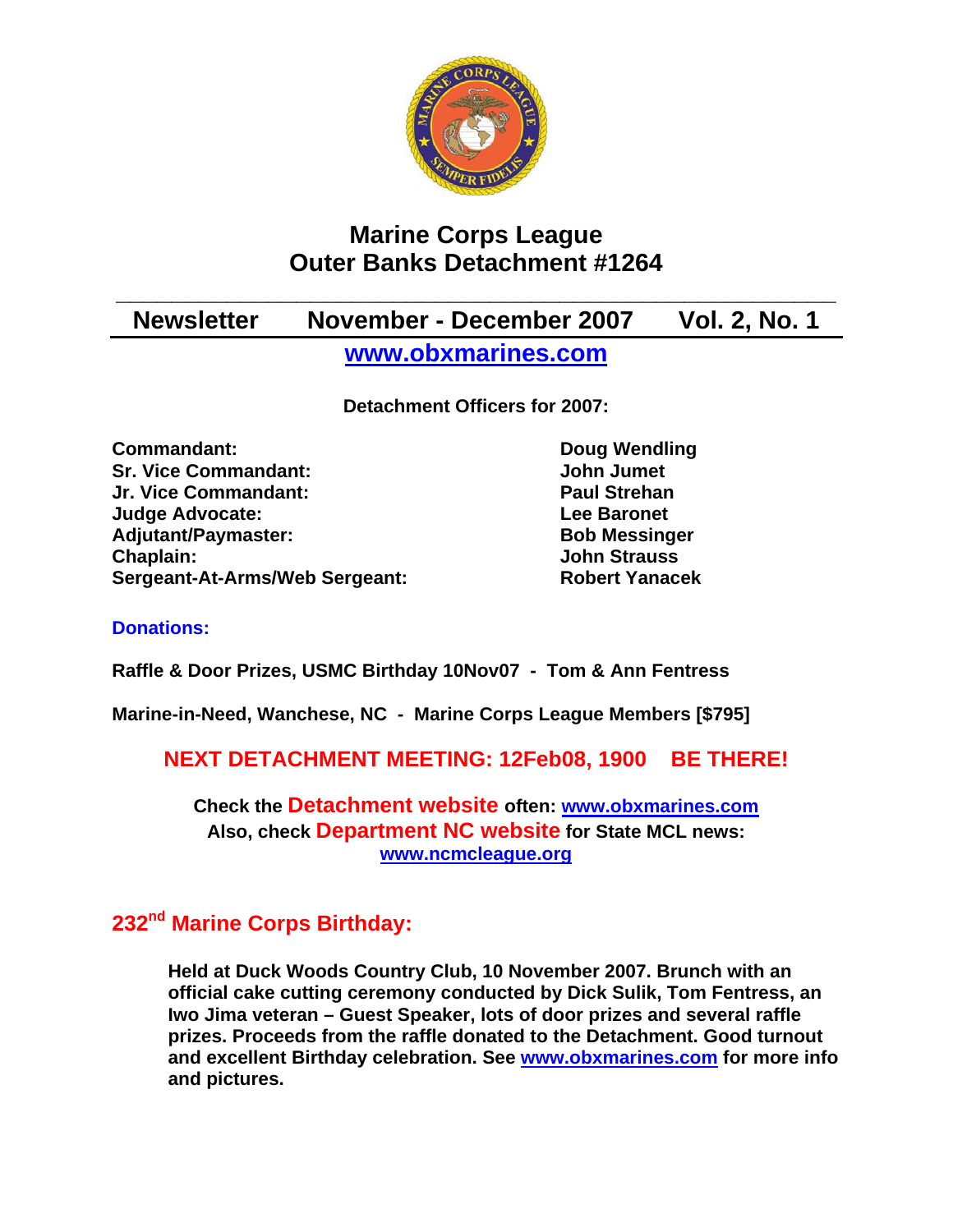## **What's Been Going On?**

**Marine Corps League, Outer Banks Detachment #1264 was shocked to learn that member Tom Fentress, Purple Heart vet of Iwo Jima and Guest Speaker at the local Marine Corps Birthday celebration 10Nov07, passed away suddenly on 11Nov07. We miss him greatly!** 

**Detachment members participated in the local Toys-For-Tots campaign under the local leadership of Laura Hummel. Over 800 toys were accumulated during roughly 10 hours of work. Participants agree it was a rewarding experience.** 

**There is a need for a Public Information Officer, PIO, and the Detachment is looking for someone willing to serve in this critical role. Duties include generation of press releases regarding Detachment activities, publication of the Detachment Newsletter, etc.** 

**Detachment elections held at 13Dec07 General Membership Meeting. Kelly Chamberlain [Korea] elected as Senior Vice Commandant. Tim Gregory elected as Junior Vice Commandant. All other elected/appointed Officers remain the same for 2008. Congratulations to our new Officers. We look forward to your assistance in growing the Outer Banks Detachment.** 

 **Detachment Membership, end December: 31**

## **If everybody could get in the Marines, it WOULDN'T be the Marines!**

**Detachment Programs/Actions/Events - These items are either in discussion among our members, staged for implementation or underway:** 

**Recruiting Campaign – Recruiting materials available to all members. They are available on our website or from any Detachment Officer. Associate Members WELCOME! Make it an objective to recruit one new member before the next Newsletter is published!** 

**Marines Helping Marines –** 

**Volunteer Drivers: to provide transportation of fellow veterans to meetings, Detachment events, VA Hospital, airport, etc. Is your name on the Volunteer List??? If not, contact us today…** 

**Notary Public Service: Provided at NO COST to members needing Notary services. Contact Robert Yanacek, Detachment Sergeant-at-Arms/Web Sergeant.** 

**Community Service – Share your ideas, Volunteer to ramrod one of these projects for the Detachment, Lend a hand… Contact one of your Detachment Officers directly and/or bring your ideas to the next Detachment Meeting:** 

**Veterans History Project [Library of Congress]**

**BSA Eagle Scout Program**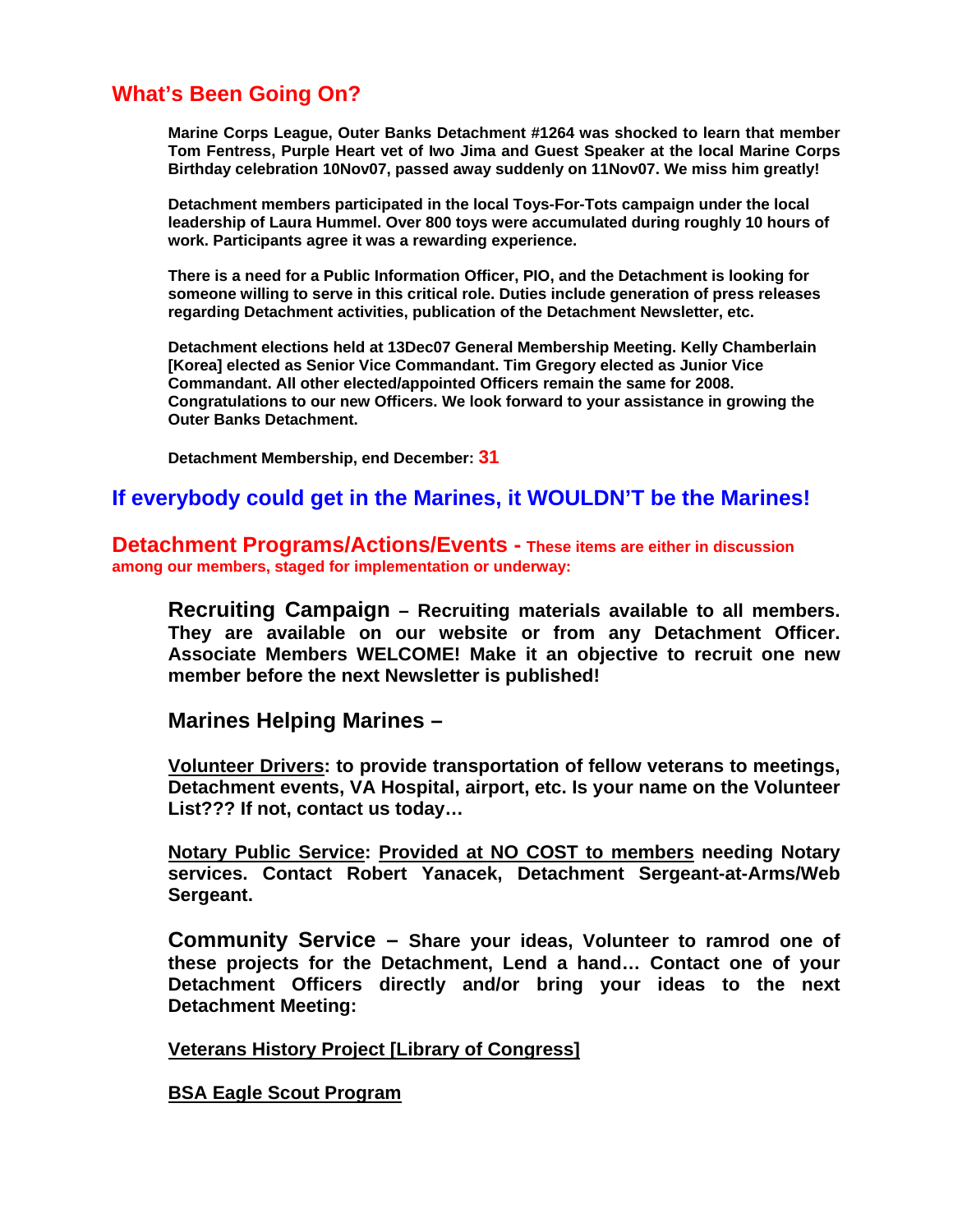#### **Toys For Tots – Discussions will be held in upcoming meetings about Detachment participation in the 2008 campaign. Get involved!**

### **Member News:**

**Senior Vice Commandant, John Jumet, had a pancreatic attack while traveling in FL and ended up in a Gainesville hospital. He's recuperating at home now and trying to behave himself… [Also, John and Barbara Ann went for a tour of the National Museum of the Marine Corps. Well, it turns out that they got stuck in the elevator because of a power outage, on their way to the Mess Hall for some chow, and had to be extricated… Most likely a first for the Museum. Next thing we know there'll be a plaque commemorating that occasion up there!]** 

**Chaplain, John Strauss has officially retired as Pastor of Corolla Chapel but remains in his post as our Detachment Chaplain. We look forward to having his wife Betty as an Associate Member.** 

#### **Late Breaking News:**

**The Detachment was devastated to hear that Member, Tom Fentress, passed away suddenly on Sunday, 11November07. Tom, a Sergeant of Marines and Purple Heart veteran of Iwo Jima, had been our Guest Speaker for our 232nd Marine Corps Birthday celebration, the day prior. We are so happy that we had the opportunity to chat with Tom and his lovely wife, Ann, for a brief time on 10Nov07. Please keep Tom's family in your hearts and prayers and know that Tom is busy pulling guard duty for the Supreme Commandant in Detachment Everlasting.** 

#### **NEXT GENERAL MEMBERSHIP MEETING:**

## **12Feb08, 1900, Thomas A. Baum Center**

**Be advised that the Commandant has elected to change the format of the monthly meetings to allow for more member exchange/socializing. It's felt that since we are now a year old, the full MCL ritual, which has been taking up the lion's share of our meetings, can be modified to make the meetings less formal/more fun and informative for our members. We've got a wide variety of experiences and expertise in our membership and it's important that we get to know one another better. The full MCL ritual will be utilized for special occasions such as Officer Installation, Funeral services, etc., and as requested by the Commandant. We hope Detachment members view these changes positively and will result in increased recruiting and feeling of Brotherhood by all.** 

**Hope to see you there!**

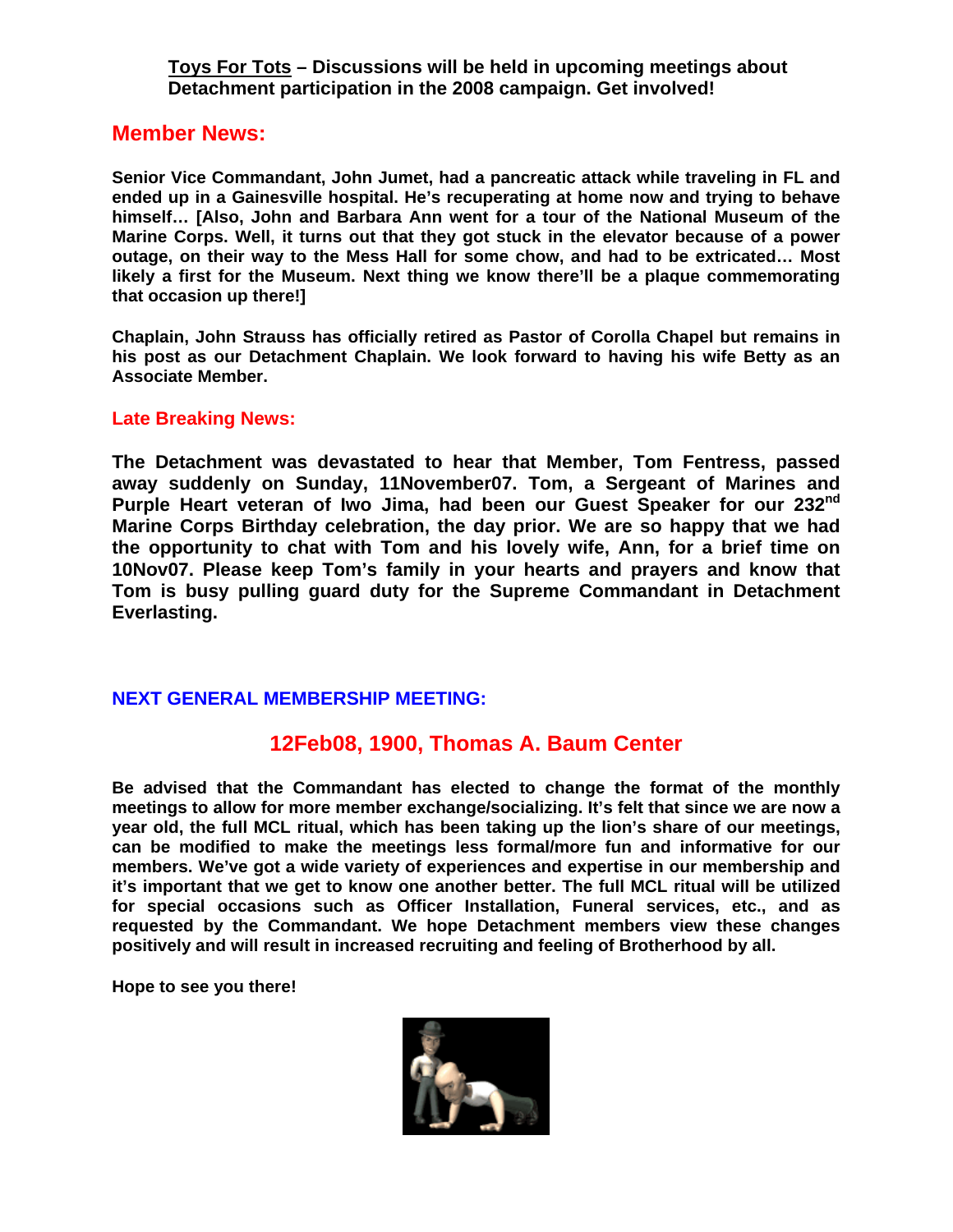

 **THINGS YOU'll PROBABLY REMEMBER** 



**Once you're in a fight, it's way too late to wonder if it's a good idea.** 

**If everything is clear as a bell, and everything is going exactly as planned, you are about to be surprised.** 

**No matter what you do, the bullet with your name on it will get you. So, too, can the ones addressed "To Whom It May Concern."** 

**If you are wearing body armor, they will probably miss that part.** 

**Medals are okay, but having your body and all your buddies in one piece at the end of the day is better.** 

**If you win the battle you are entitled to the spoils. If you lose you don't care.** 

**If everyone does not come home, none of the rest of us can ever fully come home either.** 

**Be careful reading the fine print on all military and non-military documents. There's no way you're going to like it.** 

**There are no new sins; the old ones just get more publicity.**

**Why is it that at reunions you feel younger than everyone else looks?** 

**Money can't buy happiness – but somehow it's more comfortable to cry in a Corvette than in a Yugo!** 

**We don't take applications – only COMMITMENT!**